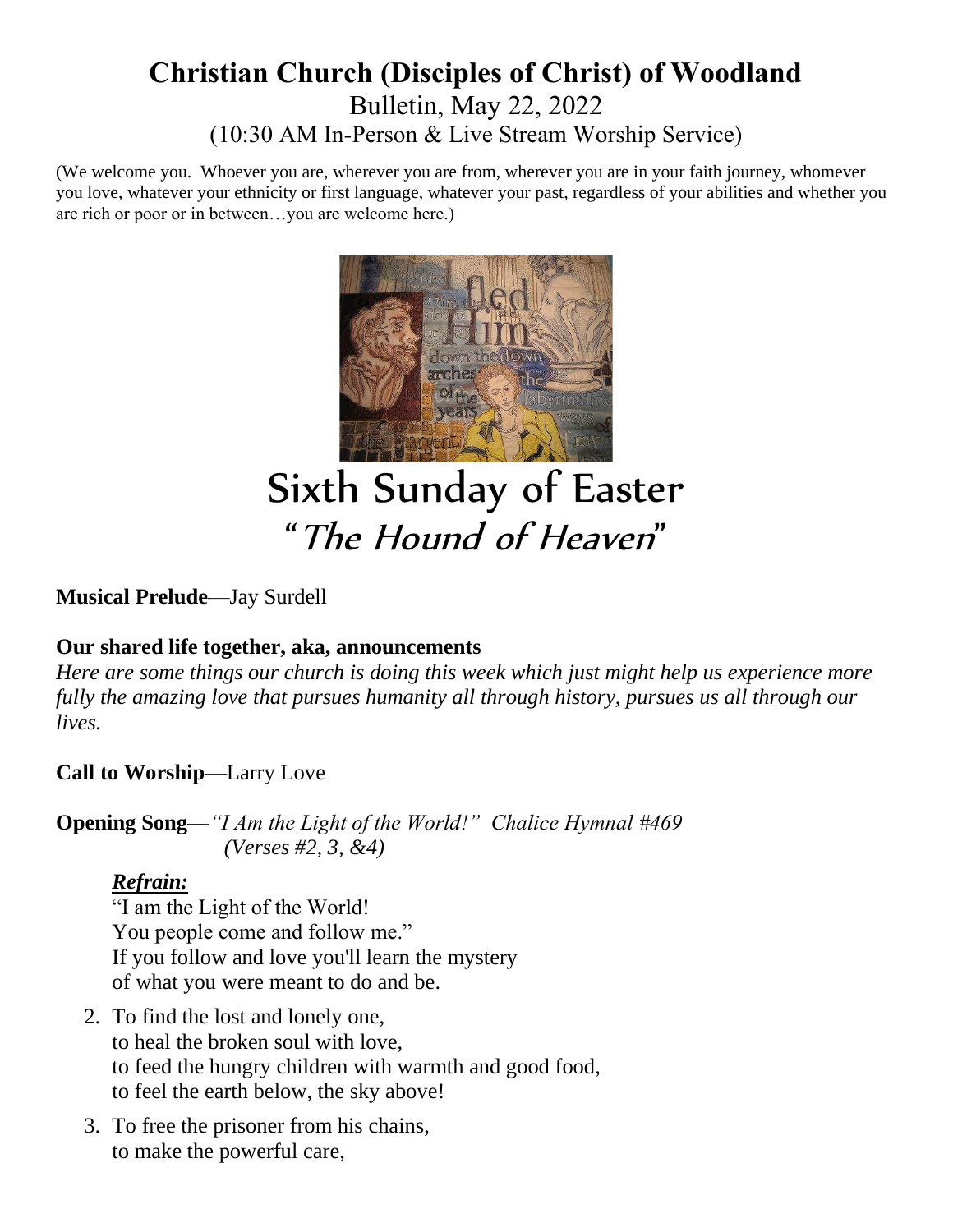to rebuild the nations with strength and goodwill, to see God's children everywhere!

4. To bring hope to every task you do, to dance at a baby's new birth, to make music in an old person's heart, and sing to the colors of the earth!

Words: Jim Strathdee, *in response to a Christmas poem by Howard Thurman*; Music: Jim Strathdee © 1969 by Desert Flower Music Reprinted under ONE LICENSE #A-734057

#### **Opening Prayer**—Unison—Nancy Love

Loving God, too often we play hide and seek with you. We know you are always ready to receive us but we often run and hide unwilling to be caught up in your life-giving love. And yet, you are the seeking one, the hound of heaven who tenaciously pursues us in love. We come to you this day because you have already come to us; you have sought us out in your gracious love. Grant us, in this time of worship, a renewed sense of your presence. Tell us again of your great love and amazing grace. Confident of your love, help us to move forward with the great work you have given us to do, loving you with all our heart, soul, mind and strength and loving our neighbors with as much energy as we love ourselves. In the name of Jesus Christ. Amen.

#### **Response**—*"Praise, Praise, Praise the Lord!" Chalice Praise #30*

Praise, praise, praise the Lord! Praise God's holy name, Alleluia! Praise, praise, praise the Lord! Praise God's holy name, Alleluia! Praise God's holy name, Alleluia! Praise God's holy name, Alleluia! Praise God's holy name, Alleluia! Praise God's holy name, Alleluia!

Words and Music: Cameroon processional song, Collected by Elaine Hanson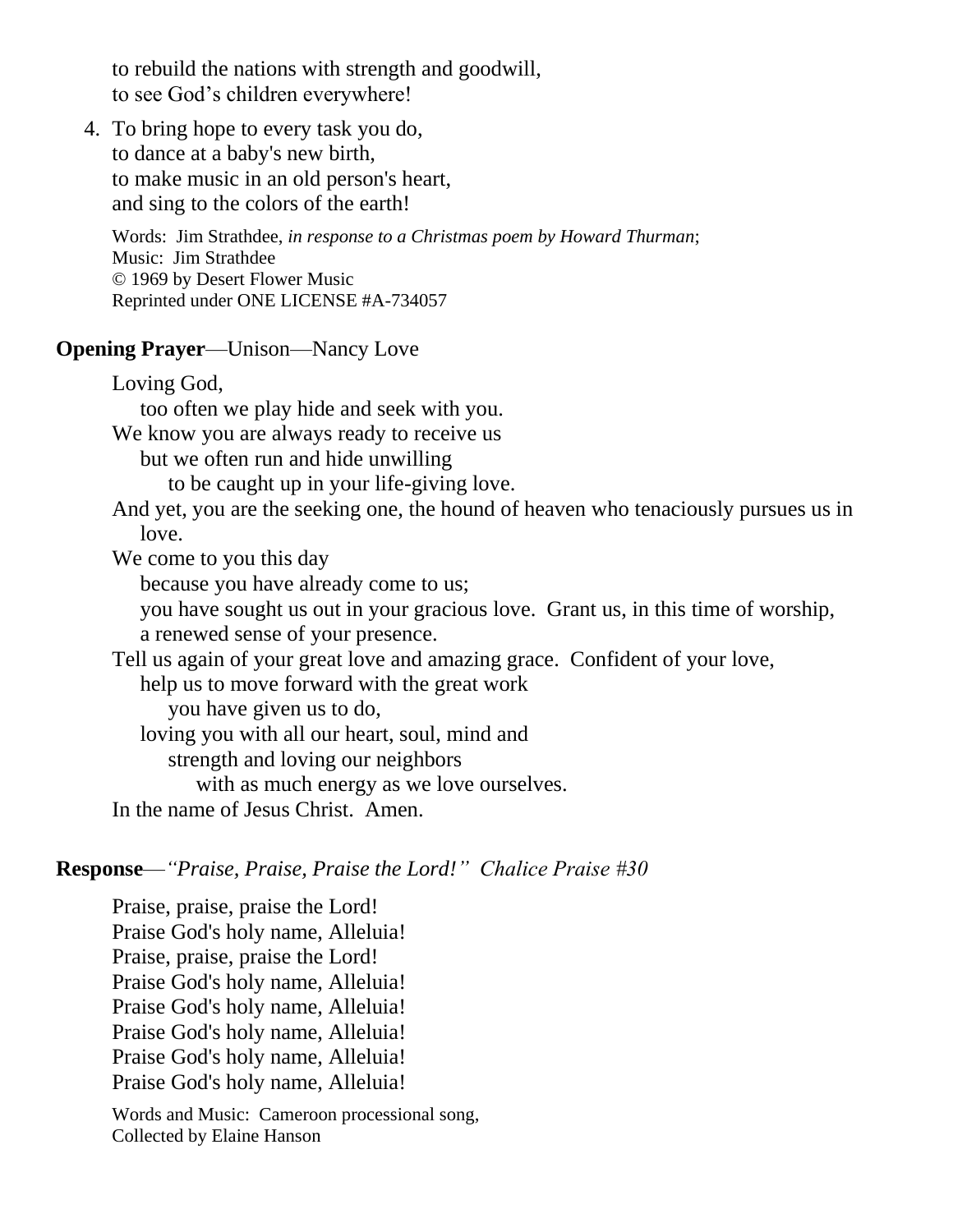#### **A Story for Children of All Ages**—Marjorie Brown

**Scripture Text**—*Psalm 105:1-15, 23-27, 37-39, 43-45*—Nancy Love

**Choir Anthem**—Chancel Choir

 *"Come Follow Me Forever" (Words: Patrick M. Liebergen; Music: based on Zum Sanctus from Deutsche Messe by Johann Michael Haydn; Arr. By Patrick M. Liebergen)*

**Sermon Text—***Genesis 11:27—12:3*—Pastor Larry Love

**Reader:** *The message of God for the people of God.* **All:** Thanks be to God.

**Message**—"*The Hound of Heaven"—*Pastor Larry Love

#### **Song of Commitment**—*"All Who Hunger, Gather Gladly" Chalice Hymnal #419 (Verses #1 & 2)*

- 1. All who hunger gather gladly; holy manna is our bread. Come from wilderness and wand'ring. Here, in truth, we will be fed. You that yearn for days of fullness, all around us is our food. Taste and see the grace eternal. Taste and see that God is good.
- 2. All who hunger, never strangers; seeker, be a welcome guest. Come from restlessness and roaming. Here, in joy, we keep the feast. We that once were lost and scattered in communion's love have stood. Taste and see the grace eternal. Taste and see that God is good.

Words: Sylvia Dunstan; Music: Columbian Harmony Words © 1991 by G.I.A. Publications, Inc. Reprinted under ONE LICENSE #A-734057

#### **Pastoral Prayer and Lord's Prayer**

Our Father, who art in heaven, hallowed be thy name. Thy kingdom come,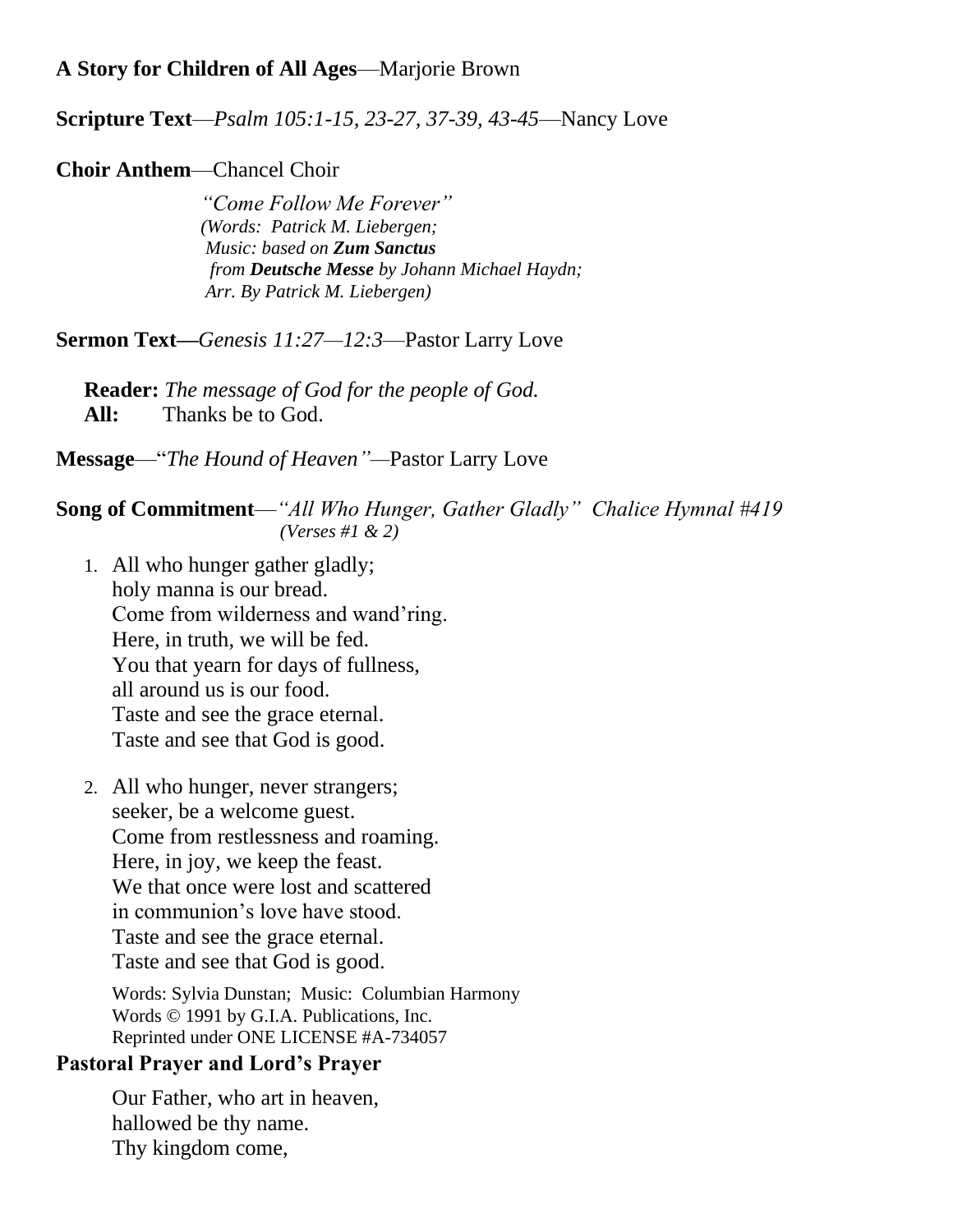thy will be done on earth as it is in heaven. Give us this day our daily bread, and forgive us our debts, as we forgive our debtors. And lead us not into temptation but deliver us from the evil: for thine is the kingdom, and the power and the glory, forever, and ever. Amen. Amen.

## **Responsive Song**—*"O Lord, Hear My Prayer" Chalice Praise #104*

O Lord, hear my prayer; O Lord, hear my prayer. When I call, answer me. O Lord, hear my prayer, O Lord, hear my prayer. Come and listen to me.

Words and Music by Taize. © 1991 by Les Presses de Taizé (France). Reprinted under ONE LICENSE #A-734057

#### **Call to Stewardship**—Nancy Love

#### **Doxology**

Praise God from whom all blessings flow; Praise God, all creatures here below; Praise God above ye heavenly hosts; Creator, Christ, and Holy Ghost. Amen.

#### **Communion Call and Prayer**—Beth Erickson W**ords of Institution—Communion—Peace—Prayer**—Larry Love

**Closing Song**—*"Hallelujah (Your Love Is Amazing)" Chalice Praise #21*

Your love is amazing, steady and unchanging. Your love is a mountain firm beneath my feet. Your love is a mystery, how you gently lift me. When I am surrounded, your love carries me

Hallelujah, hallelujah, hallelujah, your love makes me sing. And hallelujah, hallelujah, hallelujah, your love makes me sing.

Your love is surprising; I can feel it rising, All the joy that's growing deep inside of me. And ev'ry time I see you, all your goodness shines through, and I can feel this God song rising up in me.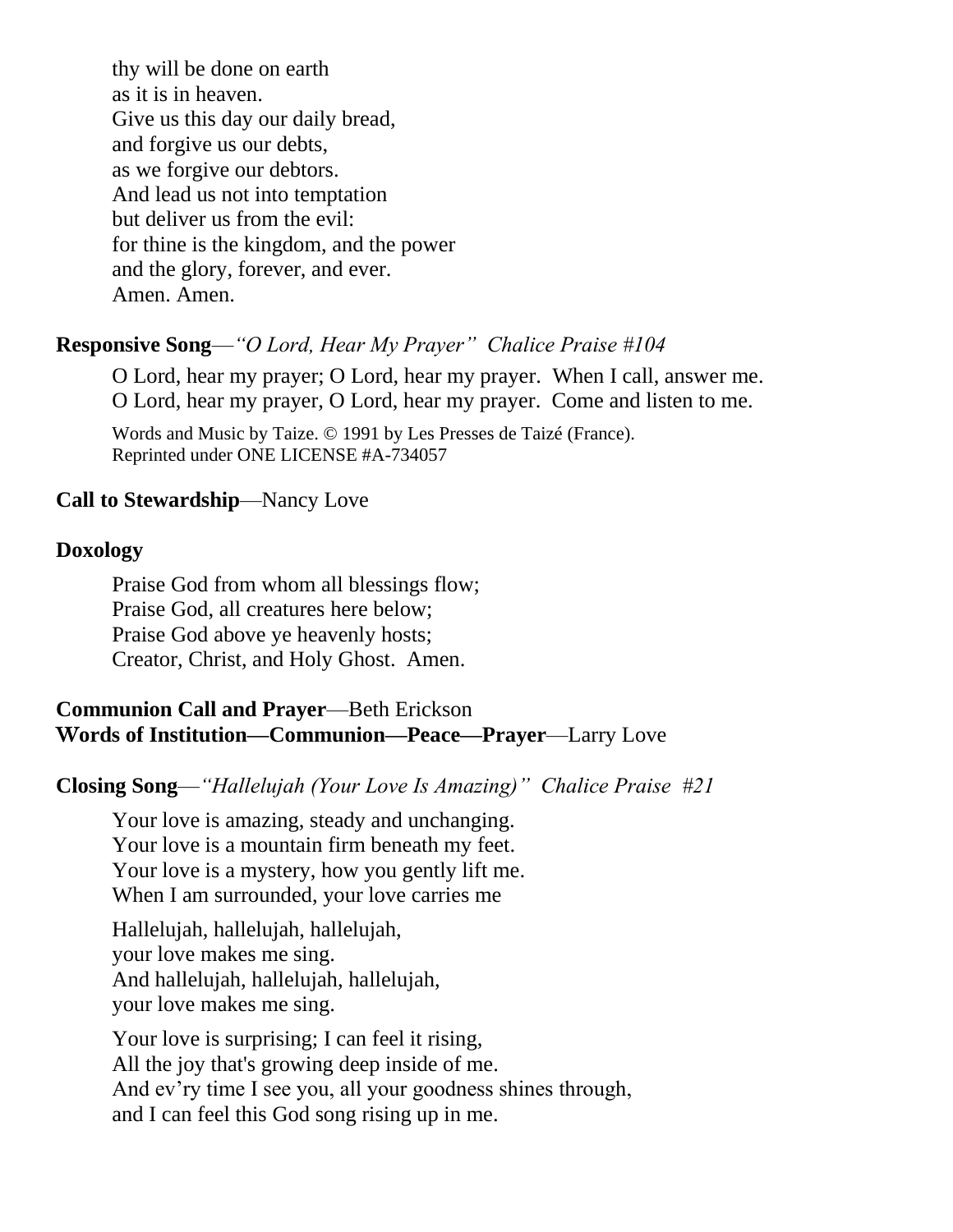Hallelujah, hallelujah, hallelujah, your love makes me sing. And hallelujah, hallelujah, hallelujah, your love makes me sing.

Your love is amazing, steady and unchanging. Your love is a mountain firm beneath my feet. Your love is a mystery, how you gently lift me. When I am surrounded, your love carries me

Hallelujah, hallelujah, hallelujah, your love makes me sing. And hallelujah, hallelujah, hallelujah, your love makes me sing.

Hallelujah, hallelujah, hallelujah, your love makes me sing. And hallelujah, hallelujah, hallelujah, your love makes me sing.

Hallelujah, hallelujah, hallelujah, your love makes me sing. And hallelujah, hallelujah, hallelujah, your love makes me sing.

Lord, you make me sing. How you make me sing.

Words and Music: Brenton Brown and Brian Doerksen © Copyright 2000 Vineyard Songs (UK/EIRE)(PRS)(admin. in North America by Music Services, Inc.). Reprinted under CCLI Copyright License #535402 and Streaming License #20472901

## **Benediction**

# **Announcements**

- Today—Welcome Table Worship, 8 a.m. Contact **Beja Springer** for Zoom link.
- Zoom worship, 9 a.m.
- Today—Sunday School, 10 a.m.
- Today—In person worship, 10:30 a.m. There will also be a Zoom link sent out for this service. The service is also livestreamed to Facebook and is linked to our website for viewing at a later time.
- Monday—Fellowship time in the library, 9:30 a.m.
- Tuesday—Bible Study—"God's Story, Our Story: A Dash Through the Bible, 10:30 a.m. via Zoom.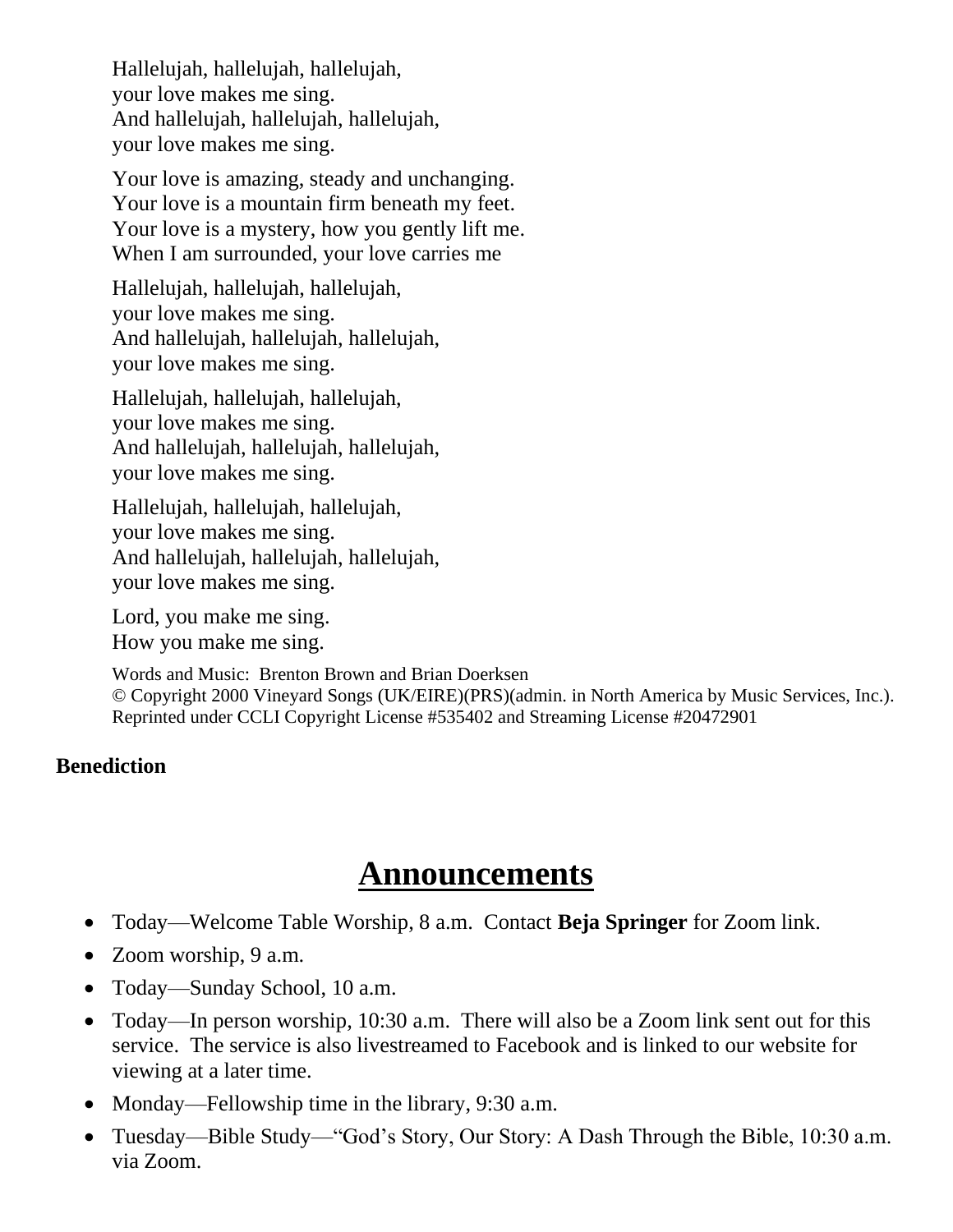- Tuesday—Prayer time via Zoom, 11:30 a.m.
- Tuesday—Protocols team meeting, 1 p.m.
- Tuesday—Board meeting, 6:30 p.m.
- Wednesday—Study of *"God's Story, Our Story: A Dash Through the Bible."* If you would like a copy of the materials, please contact Larry at 530-662-9356.
- Thursday—Choir practice, 6:15 p.m.
- Next Sunday—Zoom worship, 9:00 a.m.
- Next Sunday—Sunday School, 10 a.m.
- Next Sunday—In person worship, 10:30 a.m., which will also be livestreamed.
- Larry's hours in the church office are 10 a.m. to 5 p.m., Monday-Thursday.
- Pastor Larry's days off are Friday and Saturday.



# **Prayer Requests:**

## Thanks for:

- o **Linda Tuman** returning safely to Woodland after her time in Southern California visiting relatives and attending memorial services for Doyle and her uncle.
- o The life of **Judith Jones** who died last Wednesday.
- o For **Patty Overfield** and the wonderful vendor fair she put together yesterday here at our church.
- o **Penny**, neighbor of the Sosas and Loves, who is doing well with her thyroid cancer treatment.

Prayers of concern for:

- o The people of **Ukraine, Russia, and the whole world** in face of the Russian invasion of Ukraine. Prayers for peace.
- o Those suffering from recent gun violence in Buffalo, Orange County, Chicago, and elsewhere.